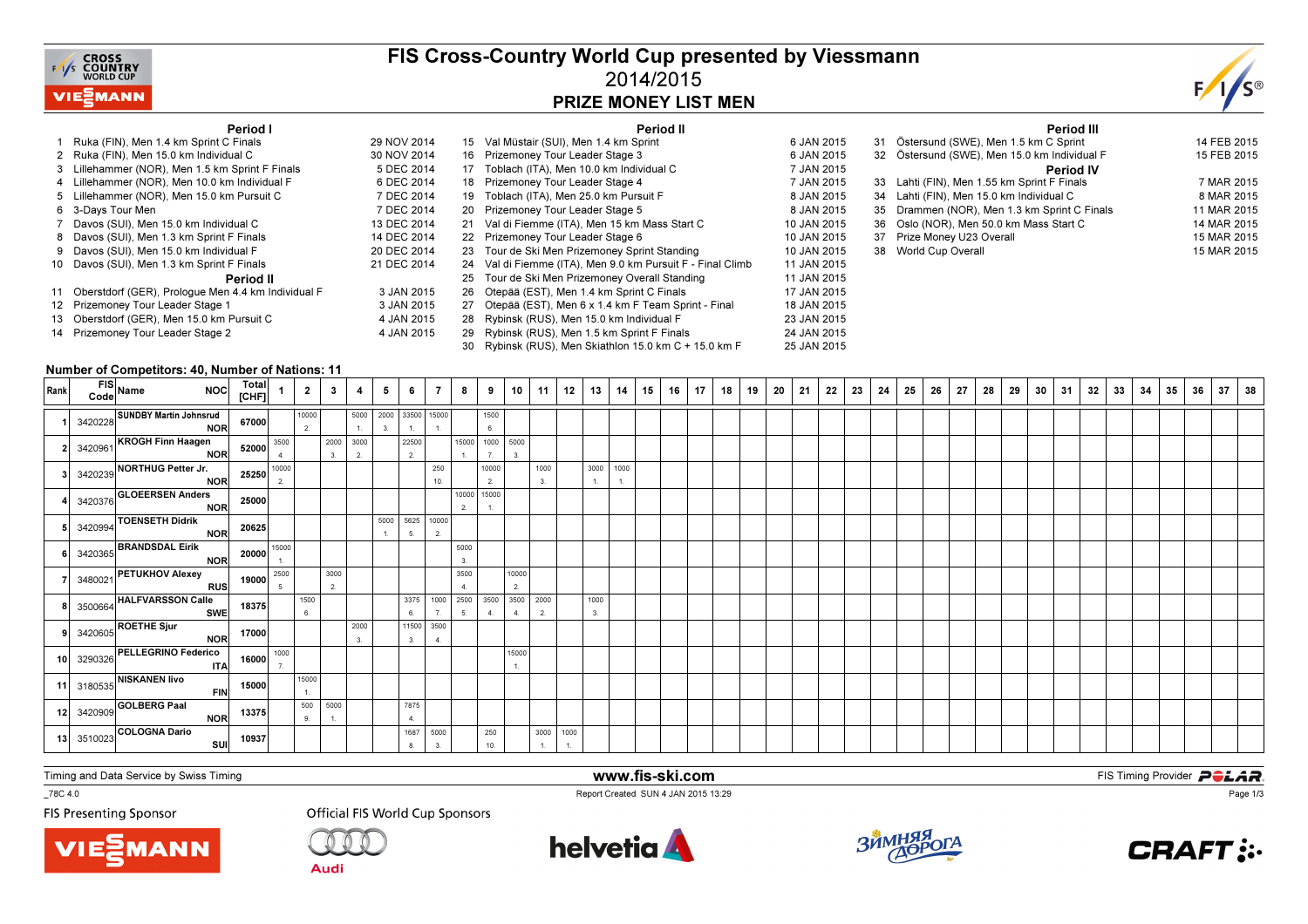

Rank

24

27

# FIS Cross-Country World Cup presented by Viessmann

### 2014/2015PRIZE MONEY LIST MEN

| $\overline{\mathsf{rank}}$ | FIS Name | <b>NOC</b>                                                                                                 | Total<br>[CHF] | $\mathbf{1}$           | $\overline{\mathbf{2}}$  | $\overline{\mathbf{3}}$ | $\overline{4}$ | $5\overline{5}$          | 6                        | $\overline{7}$ | 8                        | 9          | 10         | 11 | 12 | 13         | 14 | 15 | 16 | 17 | 18 | 19 | 20 | 21 | 22 | 23 | 24 | 25 | 26 | 27 | 28 | 29 | 30 | 31 | 32 | 33 | 34 | 35 | 36 | 37 | 38 |
|----------------------------|----------|------------------------------------------------------------------------------------------------------------|----------------|------------------------|--------------------------|-------------------------|----------------|--------------------------|--------------------------|----------------|--------------------------|------------|------------|----|----|------------|----|----|----|----|----|----|----|----|----|----|----|----|----|----|----|----|----|----|----|----|----|----|----|----|----|
|                            |          | 14 3421698 FOSSLI Sondre Turvoll<br>NOR                                                                    | 7500           | 5000<br>3 <sub>1</sub> |                          |                         |                |                          |                          |                |                          |            | 2500<br>5. |    |    |            |    |    |    |    |    |    |    |    |    |    |    |    |    |    |    |    |    |    |    |    |    |    |    |    |    |
|                            |          | 15 1344711 JAUHOJAERVI Sami<br><b>FIN</b>                                                                  | 6500           |                        | 5000<br>3.               |                         |                |                          |                          | 1500<br>6.     |                          |            |            |    |    |            |    |    |    |    |    |    |    |    |    |    |    |    |    |    |    |    |    |    |    |    |    |    |    |    |    |
|                            |          | 16 3420009 JESPERSEN Chris Andre<br>NOR                                                                    | 5750           |                        |                          |                         |                |                          |                          | 750<br>8.      |                          | 5000<br>3. |            |    |    |            |    |    |    |    |    |    |    |    |    |    |    |    |    |    |    |    |    |    |    |    |    |    |    |    |    |
|                            |          | $\overline{17}$ 3420577 DYRHAUG Niklas<br>NOR                                                              | 4625           |                        | 3500<br>$\overline{4}$ . |                         |                |                          | 1125<br>9.               |                |                          |            |            |    |    |            |    |    |    |    |    |    |    |    |    |    |    |    |    |    |    |    |    |    |    |    |    |    |    |    |    |
|                            |          | 18 3100110 HARVEY Alex<br><b>CAN</b>                                                                       | 3563           |                        | 1000<br>7.               |                         |                |                          | 563<br>10.               |                |                          |            |            |    |    | 2000<br>2. |    |    |    |    |    |    |    |    |    |    |    |    |    |    |    |    |    |    |    |    |    |    |    |    |    |
|                            |          | 19 3670007 POLTORANIN Alexey<br>KAZ                                                                        | 3000           |                        |                          |                         |                | 3000<br>$\overline{2}$ . |                          |                |                          |            |            |    |    |            |    |    |    |    |    |    |    |    |    |    |    |    |    |    |    |    |    |    |    |    |    |    |    |    |    |
|                            |          | 20 3500015 RICHARDSSON Daniel<br><b>SWE</b>                                                                | 2500           |                        |                          |                         |                |                          |                          | 2500<br>5.     |                          |            |            |    |    |            |    |    |    |    |    |    |    |    |    |    |    |    |    |    |    |    |    |    |    |    |    |    |    |    |    |
|                            |          | 21 1345875 GAILLARD Jean Marc<br><b>FRA</b>                                                                | 2500           |                        |                          |                         |                |                          |                          |                |                          | 2500<br>5. |            |    |    |            |    |    |    |    |    |    |    |    |    |    |    |    |    |    |    |    |    |    |    |    |    |    |    |    |    |
|                            |          | 22 3480695 BESSMERTNYKH Alexander<br>RUS                                                                   | 2500           |                        | 2500<br>5.               |                         |                |                          |                          |                |                          |            |            |    |    |            |    |    |    |    |    |    |    |    |    |    |    |    |    |    |    |    |    |    |    |    |    |    |    |    |    |
|                            |          | $23 \overline{\smash{\big)}\ 3180053}$ HEIKKINEN Matti<br><b>FIN</b>                                       | 2500           |                        | 250<br>10.               |                         |                |                          | 2250<br>$\overline{7}$ . |                |                          |            |            |    |    |            |    |    |    |    |    |    |    |    |    |    |    |    |    |    |    |    |    |    |    |    |    |    |    |    |    |
|                            |          | $\begin{array}{ c c }\n\hline\n\text{3420798} \hline\n\text{NORTHUG Tomas}\n\hline\n\end{array}$<br>NOR    | 2250           | 750<br>8.              |                          |                         |                |                          |                          |                | 1500<br>6.               |            |            |    |    |            |    |    |    |    |    |    |    |    |    |    |    |    |    |    |    |    |    |    |    |    |    |    |    |    |    |
|                            |          | 25 3481539 USTIUGOV Sergey<br><b>RUS</b>                                                                   | 1500           | 1500<br>6.             |                          |                         |                |                          |                          |                |                          |            |            |    |    |            |    |    |    |    |    |    |    |    |    |    |    |    |    |    |    |    |    |    |    |    |    |    |    |    |    |
|                            |          | $26 \overline{\smash{\big)}\ 3500259}$ JOENSSON Emil<br>SWE                                                | 1500           |                        |                          |                         |                |                          |                          |                |                          |            | 1500<br>6. |    |    |            |    |    |    |    |    |    |    |    |    |    |    |    |    |    |    |    |    |    |    |    |    |    |    |    |    |
|                            |          | $27 \Big  3180221 \Big  \overline{\text{JYLHAE Martti}}$<br><b>FIN</b>                                     | 1000           |                        |                          |                         |                |                          |                          |                | 1000<br>$\overline{7}$ . |            |            |    |    |            |    |    |    |    |    |    |    |    |    |    |    |    |    |    |    |    |    |    |    |    |    |    |    |    |    |
|                            |          | 28 3421754 TAUGBOEL Haavard Solaas<br><b>NOR</b>                                                           | 1000           |                        |                          |                         |                |                          |                          |                |                          |            | 1000<br>7. |    |    |            |    |    |    |    |    |    |    |    |    |    |    |    |    |    |    |    |    |    |    |    |    |    |    |    |    |
|                            |          | 29 3420199 OESTENSEN Simen Haakon<br>NOR                                                                   | 750            |                        | 750<br>8.                |                         |                |                          |                          |                |                          |            |            |    |    |            |    |    |    |    |    |    |    |    |    |    |    |    |    |    |    |    |    |    |    |    |    |    |    |    |    |
|                            |          | $\begin{array}{ c c } \hline \textbf{3190255} & \textbf{GROS Baptiste} \\\hline \end{array}$<br><b>FRA</b> | 750            |                        |                          |                         |                |                          |                          |                | 750<br>8.                |            |            |    |    |            |    |    |    |    |    |    |    |    |    |    |    |    |    |    |    |    |    |    |    |    |    |    |    |    |    |
|                            |          | 31 3190111 MANIFICAT Maurice<br><b>FRA</b>                                                                 | 750            |                        |                          |                         |                |                          |                          |                |                          | 750<br>8.  |            |    |    |            |    |    |    |    |    |    |    |    |    |    |    |    |    |    |    |    |    |    |    |    |    |    |    |    |    |
|                            |          | 32 3480280 MORILOV Nikolay<br>RUS                                                                          | 750            |                        |                          |                         |                |                          |                          |                |                          |            | 750<br>8.  |    |    |            |    |    |    |    |    |    |    |    |    |    |    |    |    |    |    |    |    |    |    |    |    |    |    |    |    |
|                            |          | $33 \overline{\smash{\big)}\ 3481161}$ BELOV Evgeniy<br>RUS                                                | 500            |                        |                          |                         |                |                          |                          |                |                          | 500<br>9.  |            |    |    |            |    |    |    |    |    |    |    |    |    |    |    |    |    |    |    |    |    |    |    |    |    |    |    |    |    |
|                            |          | 34 3480013 VYLEGZHANIN Maxim<br><b>RUS</b>                                                                 | 500            |                        |                          |                         |                |                          |                          | 500<br>9.      |                          |            |            |    |    |            |    |    |    |    |    |    |    |    |    |    |    |    |    |    |    |    |    |    |    |    |    |    |    |    |    |
|                            |          | 35 3480436 KRIUKOV Nikita<br><b>RUS</b>                                                                    | 500            |                        |                          |                         |                |                          |                          |                |                          |            | 500<br>9.  |    |    |            |    |    |    |    |    |    |    |    |    |    |    |    |    |    |    |    |    |    |    |    |    |    |    |    |    |

Timing and Data Service by Swiss Timing

\_78C 4.0

**FIS Presenting Sponsor** 



**Audi** 



www.fis-ski.com

Report Created SUN 4 JAN 2015 13:29



**m**<br>E<sup>12.20</sup>



Page 2/3

 $F/I/S^{\circledcirc}$